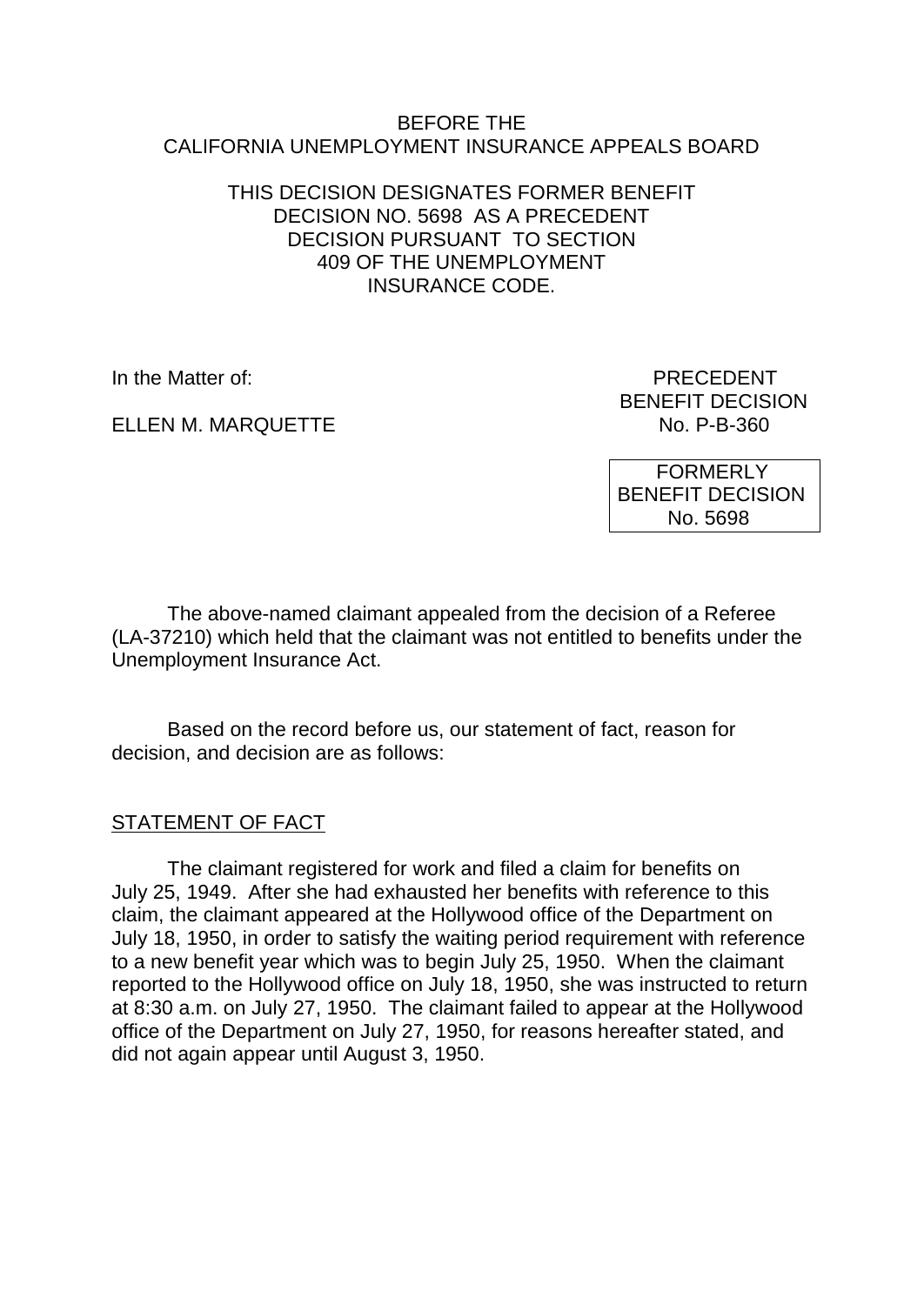The claimant did not report on Thursday, July 27, 1950, at the Department office as instructed because she sought work at an aircraft plant during the morning. On the trip from the aircraft plant to the Department office the claimant became ill and required medical attention. The claimant submitted a letter from her physician that she was treated by him on July 27, 1950. The claimant remained ill and was unable to go to the Department office until August 3, 1950. The claimant did report at the Department office on Thursday, August 3, 1950. She informed the Department that the reason she did not report on July 27, 1950, was because she had been seeking work. She did not disclose her illness to the Department because she was afraid it would affect her entitlement to benefits.

On August 4, 1950, the Department issued a determination denying the claimant's request to have her claim backdated to July 25, 1950. The claimant duly appealed. The claimant possessed insufficient earnings upon which to base a valid claim for benefits for a benefit year beginning August 3, 1950.

## REASON FOR DECISION

The claimant clearly had good cause for failure to appear on July 25, 1950, because she was told by the Department to appear on July 27, 1950. In our opinion the claimant's search for work during the morning of July 27, 1950, was good cause for her failure to report to the Department office at the appointed hour within the meaning of Section 205(b) and (c) [now Section 1326-4] of Title 22 of the California Administrative Code. As the claimant became ill on her way to the Department's office from her employment interview, and remained ill until August 3, 1950, so that she was unable to visit the Department office, we further hold that the claimant had good cause for failing to report to the Department office during the remainder of the day of July 27, 1950, and for the balance of the period of her illness. The claimant's failure to disclose her illness to the Department might have been material under Section 58(a)(3) [now section 1257 (a)] of the Act, but was immaterial on the issue of good cause for failure to report on July 27, 1950. We hold, therefore, based upon the facts of this case that the claimant had good cause for failure to report to the Department on July 27, 1950, which was the date that the Department selected as the claimant's report date for the purposes of filing a claim commencing July 25, 1950, and that the claimant is entitled to have her claim backdated to July 25, 1950.